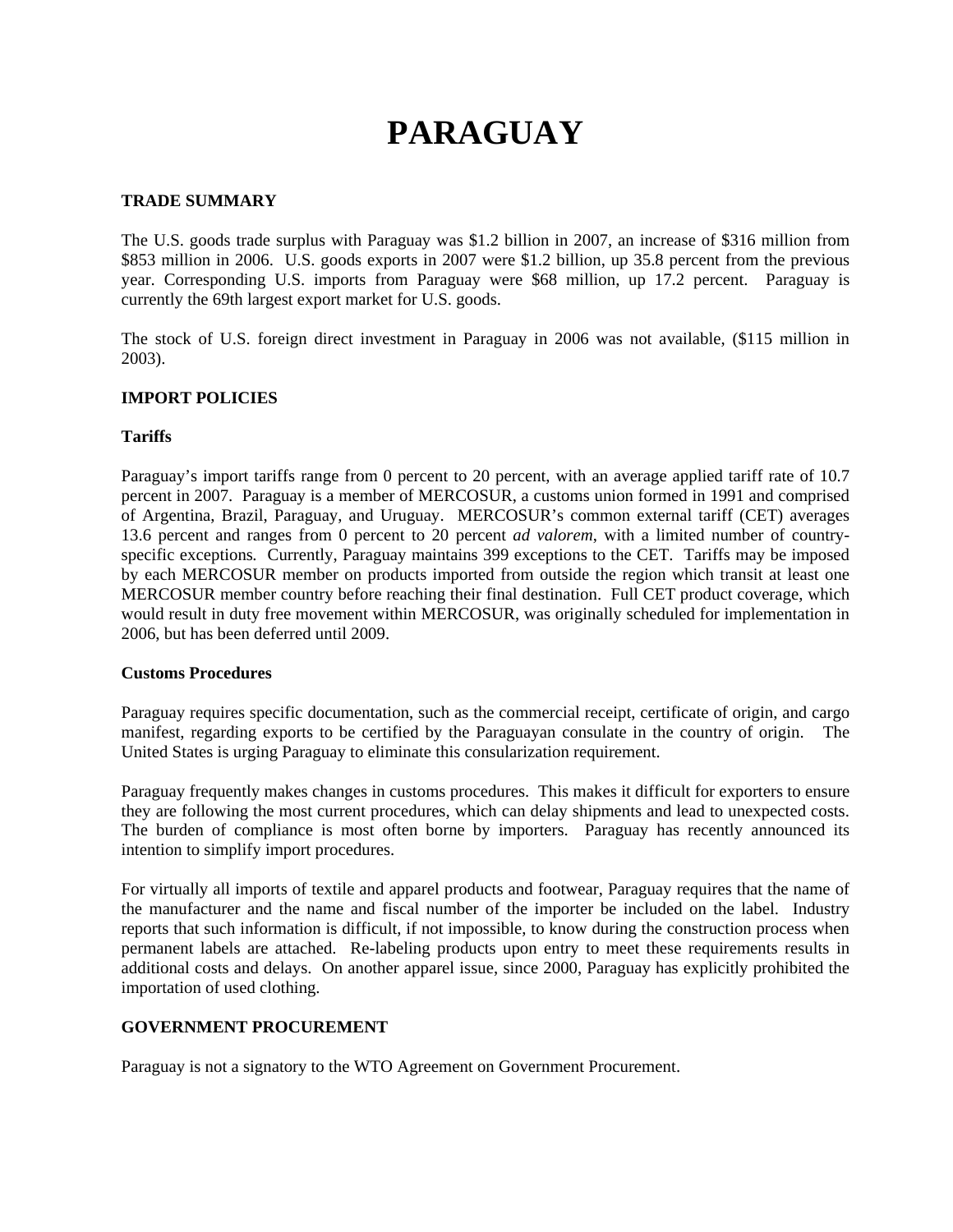## **INTELLECTUAL PROPERTY RIGHTS (IPR) PROTECTION**

Paraguay's president has declared the fight against piracy and counterfeiting and contraband a national priority. However, the U.S. Government continues to have serious concerns over the lack of effective border enforcement, most notably because Paraguay continues to be a transshipment point for pirated and counterfeit goods to Brazil and other neighboring markets. The International Intellectual Property Association estimated that losses to industry in Paraguay's domestic market due to the piracy of copyrighted material such as movies, music, books, and entertainment and business software totaled \$134 million in 2007.

Paraguay's efforts to improve IPR performance are guided in part by a Memorandum of Understanding (MOU) with the United States, concluded following Paraguay's 1998 designation as a Priority Foreign Country under the Special 301 provisions of the Trade Act of 1974. Implementation of the MOU is subject to ongoing monitoring under U.S. trade law. The MOU details Paraguayan commitments to implement institutional and legal reforms and to strengthen intellectual property rights enforcement and prosecution. In addition, Paraguay agreed to ensure that its government ministries use only authorized software.

In December 2007, the U.S. and Paraguay agreed to revise and update the MOU and to extend the term of the revised MOU to the end of 2009.

While the Paraguayan government has made important efforts to implement the current MOU and has met regularly with U.S. Government officials to review and discuss the progress achieved in addressing IPR-related concerns, additional progress is needed in order to address significant challenges, particularly in the area of enforcement against the transshipment of pirated and counterfeit goods.

Under the terms of the current MOU, the United States will continue to work closely with Paraguay to address IPR-related concerns, particularly with regard to increasing the penalties for IPR infringement under Paraguay's new penal code, strengthening border enforcement measures, and increased enforcement activity with respect to market-places known for the prevalence of trafficking in pirated and counterfeit goods. The United States is also concerned about the protection of undisclosed pharmaceutical test data submitted for the drug marketing approval process.

## **INVESTMENT BARRIERS**

Law 194 of 1993 established the legal framework that governs relationships between foreign companies and their Paraguayan representatives. The law requires that foreign companies prove just cause in a Paraguayan court to terminate, modify, or fail to renew contracts with Paraguayan distributors. Severe penalties and high fines may result if the court determines that the foreign company ended the relationship with its distributor without just cause, which often leads to expensive out-of-court settlements. In a few cases, the courts have upheld the rights of foreign companies to terminate representation agreements after just cause was established, mainly on the basis of lack of sales performance by local representatives. This law may discourage U.S. investment through concerns about potential lawsuits and interference with contractual relations.

## **Privatization**

Paraguay has an uneven record on privatization. As part of its May 2006 Stand-By Arrangement with the International Monetary Fund, the government committed to undertake independent audits of state-owned firms and develop business plans for them with the aim of eventually increasing private sector involvement in the management and ownership of the companies. The audits were completed and the